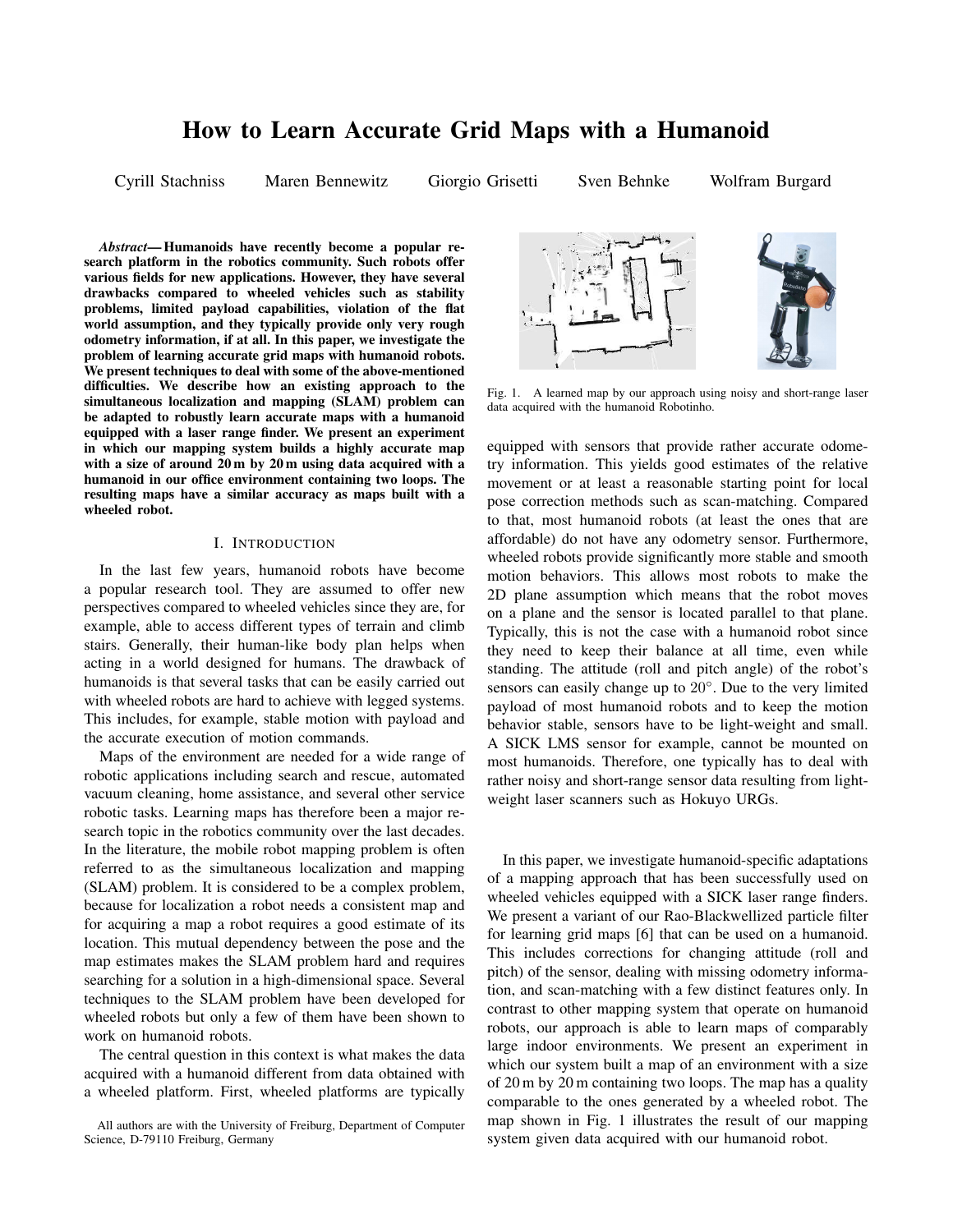#### II. RELATED WORK

The majority of approaches described in the SLAM literature addressed the problem of building maps with wheeled platforms. So far, only few researchers have addressed the problem of learning maps with a humanoid robot. Gutmann *et al.* [7] presented an approach to learn occupancy grid maps including elevation information with the Sony humanoid QRIO using stereo vision. In this context, they consider mapping mainly as a local problem to support collision avoidance or path planning tasks but they do not address issues such as loop-closing or place-revisiting.

A system that performs real-time localization and mapping with a humanoid robot was developed by Ozawa *et al.* [14]. Their approach is mainly based on 3D visual odometry and uses dense feature maps to estimate the position of the camera. A well-known drawback of this incremental approach is the drift created by the accumulation of errors.

There exist systems that concentrate on localization with a humanoid. Bennewitz *et al.* [1] presented an approach to visual localization of a humanoid that relies on a particle filter. Thompson *et al.* [16] performed localization with a humanoid equipped with a Hokuyo URG laser scanner. They use a known 2.5-dimensional map for a relatively small operational range of the robot. They do not suggest how to automatically learn such a map.

Solutions to the SLAM problem for wheeled vehicles often use EKFs. The effectiveness of the EKF approaches comes from the fact that they estimate a fully correlated posterior over landmark maps and robot poses [15]. Their weakness lies in the strong assumptions that have to be made on both, the robot motion model and the sensor noise. If these assumptions are violated, the filter is likely to diverge [9]. The unscented Kalman filter described in [9] is one way of better dealing with the non-linearities in the motion model of the vehicle. Moreover, the landmarks are assumed to be uniquely identifiable, even so, there exist techniques to deal with unknown data association in the SLAM context [13]. Lidoris *et al.* [10] presented an approach for motion planning in the context of EKF-based map learning with humanoids. They select gaze actions based on the expected entropy reduction in their model. They showed in simulation that such gaze actions can improve the pose estimate.

A full vision-based SLAM system that considers all 6 DoF and enables a humanoid robot to learn landmark maps has recently been presented by Davison *et al.* [2]. They extract features from a monocular camera and create a sparse map of high-quality stable features. The location of the features are tracked by applying an EKF.

Thrun *et al.* [17] describe a mapping approach that has been proven to work without odometry information. However, it requires an accurate laser range finder such as a SICK LMS sensor which cannot be carried by most humanoid robots. Furthermore, the sensor is assumed to have constant attitude angles. For robots equipped with a stereo camera, Elinas *et al.* [5] presented a SLAM system that does not need any odometry information.

In a work by Murphy [12], Rao-Blackwellized particle filters (RBPF) have been introduced as an effective means to solve the SLAM problem. Each particle in a RBPF represents a possible robot trajectory and a map. The framework has been subsequently extended by Montemerlo et al. [11] for approaching the SLAM problem with landmark maps. To learn accurate grid maps, RBPFs have been used by Eliazar and Parr [4] and Hähnel *et al.* [8]. Whereas the first work describes an efficient map representation, the second presents an improved motion model that reduces the number of required particles.

In this paper, we apply a variant of our mapping approach [6] that applies a Rao-Blackwellized particle filter with an informed proposal distribution to efficiently sample the next generation of particles. We adapted our approach to explicitely address the problems that appear in the context of humanoid robots. This includes missing odometry information, comparably noisy data from light-weight proximity sensors, as well as a non-constant attitude (roll and pitch angle) resulting from the walking behavior.

## III. LEARNING MAPS WITH RAO-BLACKWELLIZED PARTICLE FILTERS

Mapping with Rao-Blackwellized particle filters has been first introduced by Murphy [12]. The goal is to estimate the trajectory of the robot as well as a map of the environment up to time t. The key idea of a Rao-Blackwellized particle filter for map learning is to separate the estimate of the trajectory  $x_{1:t}$  of the robot from the map m of the environment. This is done by the following factorization

$$
p(x_{1:t}, m \mid z_{1:t}, u_{1:t-1}) =
$$
  
 
$$
p(x_{1:t} \mid z_{1:t}, u_{1:t-1}) \cdot p(m \mid x_{1:t}, z_{1:t}),
$$
 (1)

where  $z_{1:t}$  is the observation sequence and  $u_{1:t-1}$  the odometry information. In practice, the first term of Eq. (1) is estimated using a particle filter and the second term turns into "mapping with known poses".

A particle filter requires three sequential steps to update its estimate. Firstly, one draws the next generation of samples from the so-called proposal distribution  $\pi$ . Secondly, one assigns a weight to each sample. The weights account for the fact that the proposal distribution is in general not equal to the target distribution. The third step is the resampling step in which the target distribution is obtained from the weighted proposal by drawing particles according to their weight.

One of the main challenges in particle filtering is to choose an appropriate proposal distribution. The closer the proposal is to the true target distribution, the more precise is the estimate represented by the sample set. Typically, one requires the proposal  $\pi$  to fulfill the assumption

$$
\pi(x_{1:t} \mid z_{1:t}, u_{1:t-1}) = \pi(x_t \mid x_{1:t-1}, z_{1:t}, u_{1:t-1})
$$

$$
\cdot \pi(x_{1:t-1} \mid z_{1:t-1}, u_{1:t-2}). \tag{2}
$$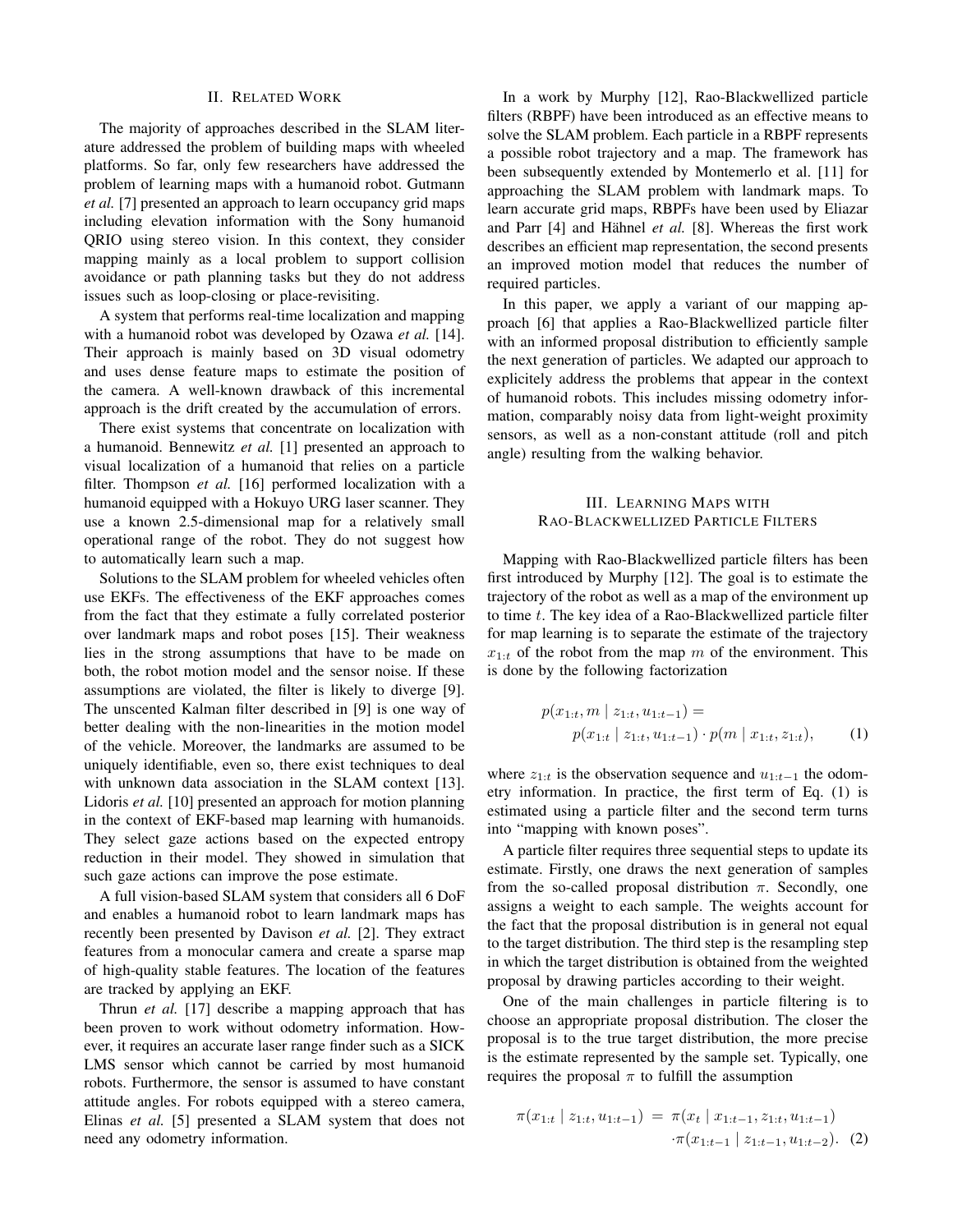According to Doucet [3], the distribution

$$
p(x_t^{(i)} \mid m_{t-1}^{(i)}, x_{t-1}^{(i)}, z_t, u_{t-1}) =
$$
  
\n
$$
\frac{p(z_t \mid m_{t-1}^{(i)}, x_t^{(i)}) p(x_t^{(i)} \mid x_{t-1}^{(i)}, u_{t-1})}{p(z_t \mid m_{t-1}^{(i)}, x_{t-1}^{(i)}, u_{t-1})}
$$
 (3)

is the optimal proposal for particle  $i$  with respect to the *variance of the particle weights* that satisfies Eq. (2). This proposal minimizes the degeneracy of the algorithm (Proposition 4 in [3]). In Eq. (2),  $z_{1:t-1}$  and  $x_{1:t-1}$  represent the map  $m_{t-1}$ . Based on the importance sampling principle, the weights have to be computed as follows [6]

$$
w_t^{(i)} = \frac{\text{target distribution}}{\text{proposal distribution}} \qquad (4)
$$
  
\n
$$
= w_{t-1}^{(i)} \frac{\eta p(z_t \mid m_{t-1}^{(i)}, x_t^{(i)}) p(x_t^{(i} \mid x_{t-1}^{(i)}, u_{t-1})}{p(x_t^{(i)} \mid m_{t-1}^{(i)}, x_{t-1}^{(i)}, z_t, u_{t-1})} \qquad (5)
$$
  
\n
$$
\propto w_{t-1}^{(i)} \frac{p(z_t \mid m_{t-1}^{(i)}, x_t^{(i)}) p(x_t^{(i} \mid x_{t-1}^{(i)}, u_{t-1})}{p(z_t \mid m_{t-1}^{(i)}, x_t^{(i)}) p(x_t^{(i)} \mid x_{t-1}^{(i)}, u_{t-1})} \qquad (6)
$$
  
\n
$$
= w_{t-1}^{(i)} \cdot p(z_t \mid m_{t-1}^{(i)}, x_{t-1}^{(i)}, u_{t-1}). \qquad (7)
$$

Unfortunately, the optimal proposal distribution is in general not available in closed form or in a suitable form for efficient sampling. As a result, most efficient mapping techniques use a Gaussian approximation of the optimal proposal. This approximation can easily be computed and allows the robot to sample efficiently.

For each particle *i*, the parameters  $\mu_t^{(i)}$  and  $\Sigma_t^{(i)}$  of the Gaussian are determined individually by sampling  $J$  test points  ${x_j}_{j=1}^J$ . The test points have to be sampled close to the expected location of the robot. A good guess for the expected location of the robot can be determined by scanmatching, a method to find the pose with a locally optimal match of the current scan with the map constructed so far. *Note that a robust scan-matching method is an important prerequisite for successfully applying the RBPF mapping technique*. Otherwise, the Gaussian approximation that is used as the proposal distribution is not valid. The Gaussian is computed for each sample based on the set  ${x_j}_{j=1}^J$ 

$$
\mu_t^{(i)} = \frac{1}{\eta^{(i)}} \sum_{j=1}^J x_j \cdot p(z_t \mid m_{t-1}^{(i)}, x_j) p(x_j \mid x_{t-1}^{(i)}, u_{t-1}) \tag{8}
$$

$$
\Sigma_t^{(i)} = \frac{1}{\eta^{(i)}} \sum_{j=1}^J p(z_t \mid m_{t-1}^{(i)}, x_j) p(x_j \mid x_{t-1}^{(i)}, u_{t-1})
$$

$$
\cdot (x_j - \mu_t^{(i)}) (x_j - \mu_t^{(i)})^T, \tag{9}
$$

with the normalization factor

$$
\eta^{(i)} = \sum_{j=1}^{J} p(z_t \mid m_{t-1}^{(i)}, x_j) \cdot p(x_j \mid x_{t-1}^{(i)}, u_{t-1}). \quad (10)
$$

With Eq.  $(8)-(10)$ , we obtain a closed form approximation of the optimal proposal which enables us to efficiently obtain the next generation of particles. Using this proposal distribution, the weights have to be computed as

$$
w_t^{(i)} = w_{t-1}^{(i)} \cdot p(z_t \mid m_{t-1}^{(i)}, x_{t-1}^{(i)}, u_{t-1}) \tag{11}
$$

$$
= w_{t-1}^{(i)} \cdot \int p(z_t | m_{t-1}^{(i)}, x') \cdot p(x' | x_{t-1}^{(i)}, u_{t-1}) dx'
$$
  

$$
\simeq w_{t-1}^{(i)} \cdot \eta^{(i)}.
$$
 (12)

As we showed in previous work [6], such an approach is well suited to robustly learn accurate maps of the environment with wheeled robot such as ActivMedia Pioneer robots equipped with SICK laser range finders.

## IV. ADAPTATIONS FOR MAPPING WITH A HUMANOID

In this section, we present the modifications to our mapping system so that it can be applied to successfully learn accurate maps with data acquired by a humanoid.

#### *A. Attitude-based Scan Correction*

When applying the approach described in the previous section to laser data recorded by a humanoid, the quality of the map will typically be poor. One reason for this is that the humanoid cannot move and at the same time keep the sensor with zero roll and pitch angles. As a result, the object that caused a reflection of the laser beam is observed at different heights in consecutive scans. This makes it nearly impossible to match scans as it is a prerequisite for our approach. Hence, we have to account for the changing attitude. The roll and pitch angle of the laser range finder, however, can be quite accurately estimated using an attitude sensor or a low-cost IMU. As result, we are able to compute the three-dimensional position of the object that caused a reflection. Let  $\rho_k$  be the measured range of laser beam k and  $\alpha_k$  the corresponding angle. The 3D position of the object is given by

$$
\begin{pmatrix} p_x \\ p_y \\ p_z \end{pmatrix} = \rho_k R(\phi, \theta, \psi) \begin{pmatrix} \cos \alpha_k \\ \sin \alpha_k \\ 0 \end{pmatrix} + \begin{pmatrix} r_x \\ r_y \\ r_z \end{pmatrix}, (13)
$$

where R is the  $3 \times 3$  rotation matrix,  $\phi$ ,  $\theta$ , and  $\psi$  refer to the roll, pitch, and yaw angle, and  $r_x, r_y, r_z$  to the position of the sensor in the world.

By assuming that the observed objects are walls, cupboards, or similar objects that have the same shape for all  $z$ , we can compute a corrected range  $\rho'_{k}$  as

$$
\rho'_k = \rho_k \left| \left| \begin{pmatrix} 1 & 0 & 0 \\ 0 & 1 & 0 \end{pmatrix} R(\phi, \theta, 0) \begin{pmatrix} \cos \alpha_k \\ \sin \alpha_k \\ 0 \end{pmatrix} \right| \right| . (14)
$$

By replacing  $\rho_k$  by  $\rho'_k$  for each beam k in a laser range scan, we obtain a corrected range observation that stays constant under changes to the attitude of the sensor. Note that if the roll and pitch angle are too huge, scans might hit the floor. In this case, the measurements are neglected since they do not contain information about the walls.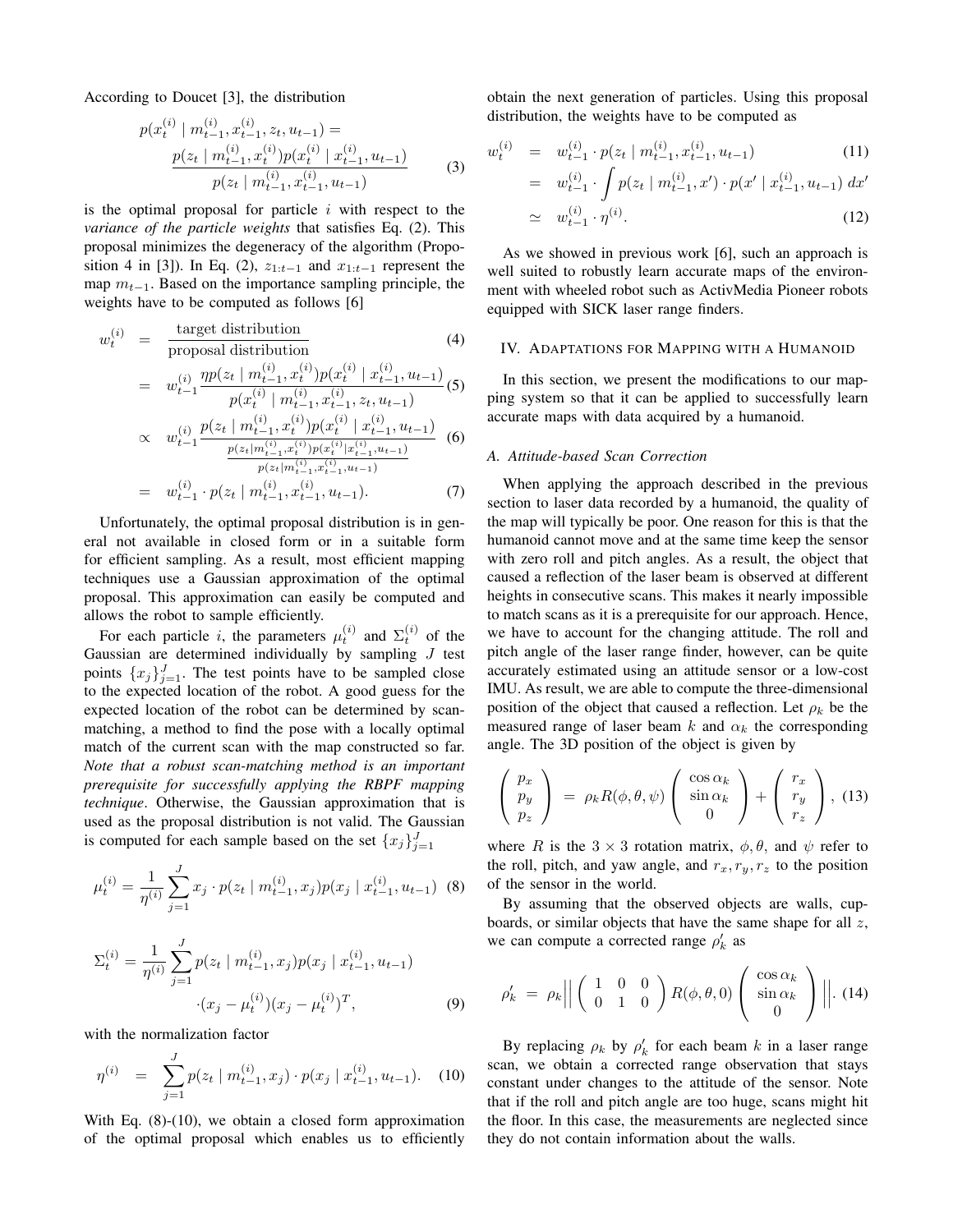

Fig. 2. The problem of scan-matching in a feature-less corridor: (1) The scan is integrated, (2) the robot moves forward, (3) the new scan is obtained, (4) the scan is matched against the map constructed so far and thus the robot is dragged back to the previous location.

#### *B. Scan-Matching with Poor Features*

To compute the Gaussian proposal in our mapping system, we perform scan-matching to find the most likely pose by matching the current observation against the map constructed so far

$$
x_t^* = \underset{x}{\text{argmax}} \, p(x \mid m_{t-1}, z_t, x_t'), \tag{15}
$$

where  $x'_t$  is the initial guess which is typically computed from odometry. In practice, one applies Bayes' rule and seeks for the pose with the highest observation likelihood  $p(z_t | m_{t-1}, x)$ . Often, a search technique similar to gradient descent is applied. To compute the likelihood of an observation, we use the so called "beam endpoint model". In this model, the likelihood of an individual beam is computed based on the distance between the endpoint of the beam and the closest obstacle from that point.

Using the Hokuyo URG scanner, we have a significantly reduced measurement range compared to traditional range scanners such as a SICK LMS. As a result, the robot can observe only a small area of the environment. Especially if a mobile robot moves along a symmetric structure with poor features, such as a long corridor, scan-matching becomes difficult since ambiguities cannot be resolved. Fig. 2 illustrates a typical situation in which scan-matching in a feature-less corridor fails.

In such a situation, observations are identical or at least very similar for all poses independent of the horizontal position. As a result, the scan-matching procedure reverts the movements of the robot in the horizontal direction. The reason for this is that the obtained scans match perfectly the map at the initial position. Therefore, corridors are often shorter in the maps than in reality. In case an accurate odometry information is available, such situations might be resolved. In general, the shorter the range of the laser, the higher the risk of ambiguities and the lower the quality of the odometry, the worse the initial guess for the matching algorithm. Since this problem occurs comparably often when building maps with a humanoid robot equipped with a Hokuyo URG scanner, we present a way to better deal with such ambiguities when matching scans.

To overcome this problem, we propose to use only a subset of the scan for finding the correspondence but to use the full scan to update the map. Even if this might sound counterintuitive at first sight, it substantially improves the result of scan-matching in areas with poor features. By neglecting a small fraction of the scan, namely those beams that are close to the maximum usable range of the scanner, the problem of virtually dragging the robot backwards during the pose correction step can be reduced. If, however, in Fig. 2 the beams labeled as  $i$  and  $j$  are not used for matching but for



Fig. 3. Geometry used to determine the maximum length of a beam that should be used for scan-matching.

updating the map, the scan-matcher will typically confirm the predicted position and will mainly align the robot in the vertical direction but not in the horizontal one. Note that after this correction is carried out, the full scan is used to update the map.

Based on this example, we can investigate which beams should be neglected in the matching phase. Consider the situation depicted in Fig. 3 in which the robot moves a distance d forward. After moving, the robot should only consider those beams for matching that are likely to hit an obstacle that was visible from the previous location of the robot. To consider only these obstacles, we have to neglect the beams that are longer than the maximum usable range of the scanner minus the distance b. Let  $\alpha$  be the angular resolution between two beams. Then, we can compute the length  $b$  as

$$
b = \sqrt{d^2 - c^2} = \sqrt{d^2 - \sin^2 \alpha \cdot r_1^2} \le d. \quad (16)
$$

As can be seen,  $b$  is bounded by the distance  $d$  moved by the robot. As a result, we can improve the scan-matching in feature-less corridors by using only those scans which are shorter than the maximum usable range of the scanner minus the estimated moved distance  $d$  of the robot when optimizing Eq. (15).

Note that an alternative strategy that neglects beams that end in an unknown cell in the previous map is not sufficient since this can lead to wrong corrections if appropriate features are visible and the motion of the robot is slightly overestimated.

## *C. Dealing with Missing Odometry*

Today's expensive humanoid robots provide odometry information that allows a robot to incrementally build local maps (compare Gutmann *et al.* [7]). Low cost or self constructed humanoids, however, often do not provide such a reliable estimate about the motion of the robot. Dead reckoning, i.e., the prediction of the robot's pose based on executed motion commands, could be applied, however, it provides only very noisy estimates due to slippage on the ground. Our robot, for example, does not provide any usable information about its relative movement.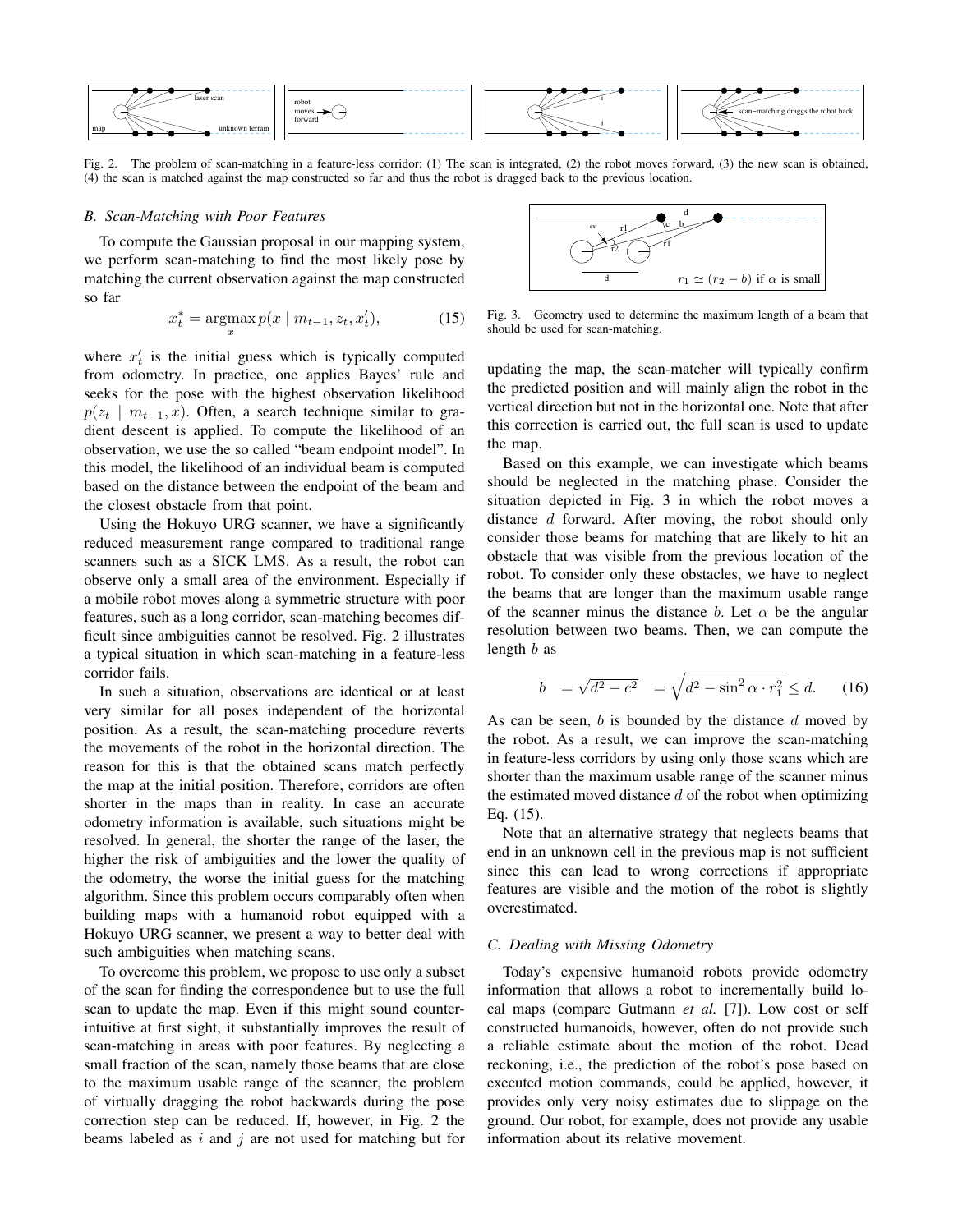

Fig. 4. Image (a) depicts the grid map learned with data acquired by a humanoid. By considering an overlay with the floor-plan (walls in the floor plan are colored red), one can see that the environment is rather accurately mapped (b). Image (c) shows the corrected trajectory of the laser scanner projected on the x/y plane. Image (d) depicts a map learned without the attitude correction. The map is inconsistent and comparably blurred.

Reducing only the range during scan-matching as described in the previous paragraph is not sufficient when no odometry information at all is available. We furthermore need an initial estimate for the motion of the robot to obtain a good pose and thus map estimate. Assuming that the robot starts in a place at which sufficient distinct structure is available for scan-matching, it can quite accurately estimate its motion. Assuming an approximately constant speed of the vehicle, we set

$$
u_{t-1} = x_{t-1}^* \ominus x_{t-2}^*, \tag{17}
$$

where  $u_{t-1}$  is the motion estimate that guides the robot from  $x_{t-1}$  to  $x_t$ ,  $\ominus$  is the inverse of the motion composition operator, and  $x^*$  results from Eq. (15). This estimate leads to a reasonable odometry guess in case the robot moves with constant speed through passages that do not provide distinct features in the sensor data. In all other passages, the scan-matching technique will anyway find an acceptable pose estimate. In practice, Eq. (15) and Eq. (17) are always computed in an alternating way. One starts with scan-matching without odometry, then estimates the odometry, which is in the subsequent step used to initialize the scan-matcher. Even though, the techniques presented in this paper do not describe a new mapping framework, we found that they are relevant to solve the mapping problems with humanoid robots. Furthermore, we believe that they can be easily integrated into other mapping frameworks which apply scanmatching as an intermediate procedure.

## V. EXPERIMENTS

The humanoid robot Robotinho used for the experiments is depicted in Fig. 1. It is self-constructed, around 1 m tall with a total weight of about 5.2 kg, and has 23 degrees of freedom. For our experiments, we equipped it with a Hokuyo URG laser range finder and a XSens IMU (here, only the attitude information is used). The Hokuyo URG is a light-weight scanner with a maximum range of 4.2 m. A measurement range of 4 m, however, can only be obtained with bright and highly reflective obstacles. Dark doors, badly reflecting furniture, or even grayish concrete walls lead to a significantly reduced measurement range of the scanner if the obstacle is not hit perpendicularly. The XSens is used to estimate the attitude (roll and pitch angle) of the chest of the robot. The robot does not possess any odometry sensors.

Fig. 5. Grid map learned from data obtained by a human carrying a laser range finder in the hand. The arrows indicate parts of the environment in which the sensor perceived mainly invalid observations. The estimated trajectory is shown in red.

## *A. Learning Accurate Grid Maps*

The first experiment is designed to show that our approach is well suited to learn accurate grid maps with a humanoid robot. We steered our robot with a joystick through our lab environment. It consists of two corridors which result in two loops the robot traversed, one of them three times. As can be seen in Fig. 4 (a) and (b), our system maps the environment rather accurately. Only one small alignment error occurred at a part of the wall/door. One interesting observation is that the stairs can be identified quite well in the map. The parallel lines are not alignment errors but result from reflection of the individual steps while the robot was walking and thus changing the attitude of the sensor. Fig. 4 (c) shows the estimated trajectory of the robot during that experiment.

Additionally, we disabled the attitude-based scan correction to illustrate its effect. The right image in Fig. 4 depicts the result. The map is more blurred since the laser beams often hit the wrong grid cells. Furthermore, the filter made one wrong pose correction which leads to an inconsistent estimate.

We furthermore performed a second experiment in which a person was holding the laser range scanner and was walking through the environment. As can be seen in Fig. 5, also here we obtain a comparably good map. By looking closely, one can see that the corridors are not perfectly matched and one corridor is slightly too short. This is due to the fact that on one side, the corridor consists of glass panes only and the Hokuyo scanner does not provide any valid data in case a beam hits glass. Therefore, several observations contain no useful information which results in an imperfectly aligned